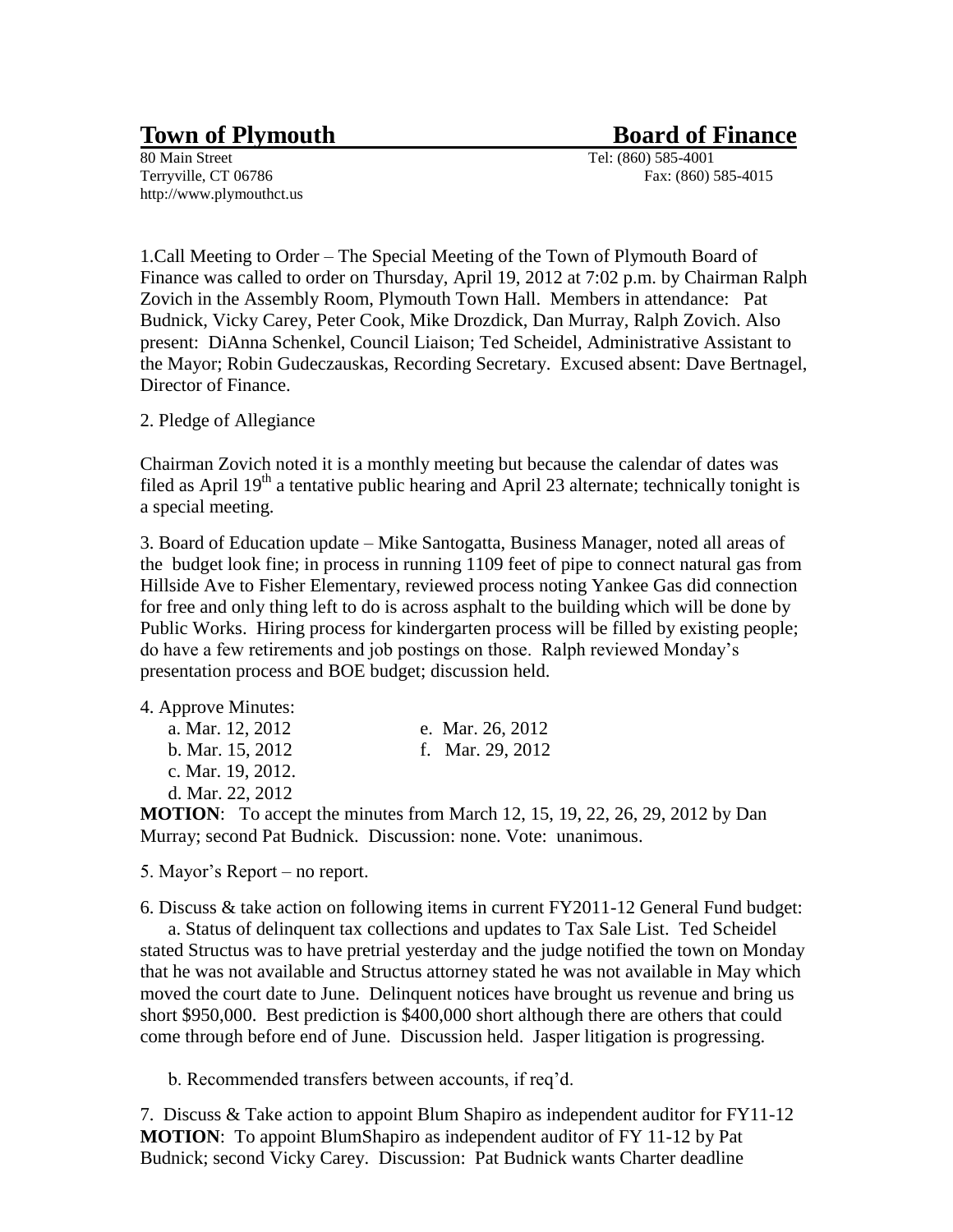enforced; Board would like the auditor to know if deadlines are not met they are done and what is the fee for coming audit. Vote: Dan Murray, yes; Vicky Carey, yes; Peter Cook, yes; Pat Budnick, yes; Mike Drozdick, yes. Motion carries.

# 8. Final Review of Proposed General Fund Budget for FY2012-13

 a. Preview and discuss presentation for Public Hearing on 4/23 – Final Proposed budget distributed and reviewed; discussion held. Mark up of last year's slide presentation distributed and reviewed for input. Spreadsheet of Real Estate grand list prepared by Dave Bertnagel distributed, reviewed and discussed. DiAnna Schenkel, Council Liaison, felt most people do not perceive budget in way the board does; people want the basics.

 b. Legal Notice and printing of budget summary in newspaper prior to referendum. Budget summary from prior year reviewed.

9. Finance Director's Report –Ted Scheidel reported on behalf of Dave Bertnagel that notification came in on Tuesday with state paperwork, money for reservoir, grants will be wire transferred to accounts in two weeks. Once done, have things straightened with dam and have attention of CT Water and will have things taken care of which Dan found with consulting engineer; basically came down that water level was too high and there is not a problem with the dam. Ted stated Public Works are learning flood control process and what to check; each water company has 20 year plan the state makes them do and in that plan is action, inspections, etc and that is and will be further learned.

### 10. Public Input

a. Melanie Church, 328 Main Street, (a) question from paper and an article on 2010-2011 and extra money for cruisers and when she looked and from her understanding unless encumber you cannot hold and put in account. Ralph stated it was encumbered, explained. (b) you can only encumber if you ordered. Capitals, where are you moving 425,000; you have in capital outlay and then going into debt service; where did you come up with price and breakdown on cost of building. Vicky Carey stated she saw a cost estimator and had 3 people give her estimates plus what was in town already and took median average; research done on her own and they are her records. Chairman Zovich stated budgetary estimates are just that based on analysis to put money in and allocate for purpose of expending; if approved, that project will go for sealed bids. Vicky Carey noted way back there were three bidders, looked at them but did not use and called other companies. They only get the \$425,000 number in which to replace that building if approved. Ted Scheidel stated he managed the construction of the collapsed building and they did not spend one dollar over.

b. Pattie DeHuff, 20 Lynn Avenue, (a) see from agenda tonight you are doing Blum Shapiro again for audit and has copy of managers letter from previous audit dated 12/21/11 and a number of recommendations in it asking if those things have been addressed. She specifically asked if she were to go into Human Resources to ask for manual can she see it. Ted Scheidel stated it is in review and to Council and not yet approved. Peter Cook stated he will request to put on future agenda for regular meeting within next two months and ask Dave to give update on where we stand on management letter which we normally do half way through the year. (b) Regarding level debt service she has two years worth and more of BOF minutes referencing chart she prepared and 9/15/2011 meeting, discussion held on level debt and transfers, read from chart; following month board was to take off table but never taken off the table and has the Board of Finance received a legal opinion. Chairman Zovich stated a legal opinion was given on the record to the Town Council. Peter Cook stated the legal opinion he